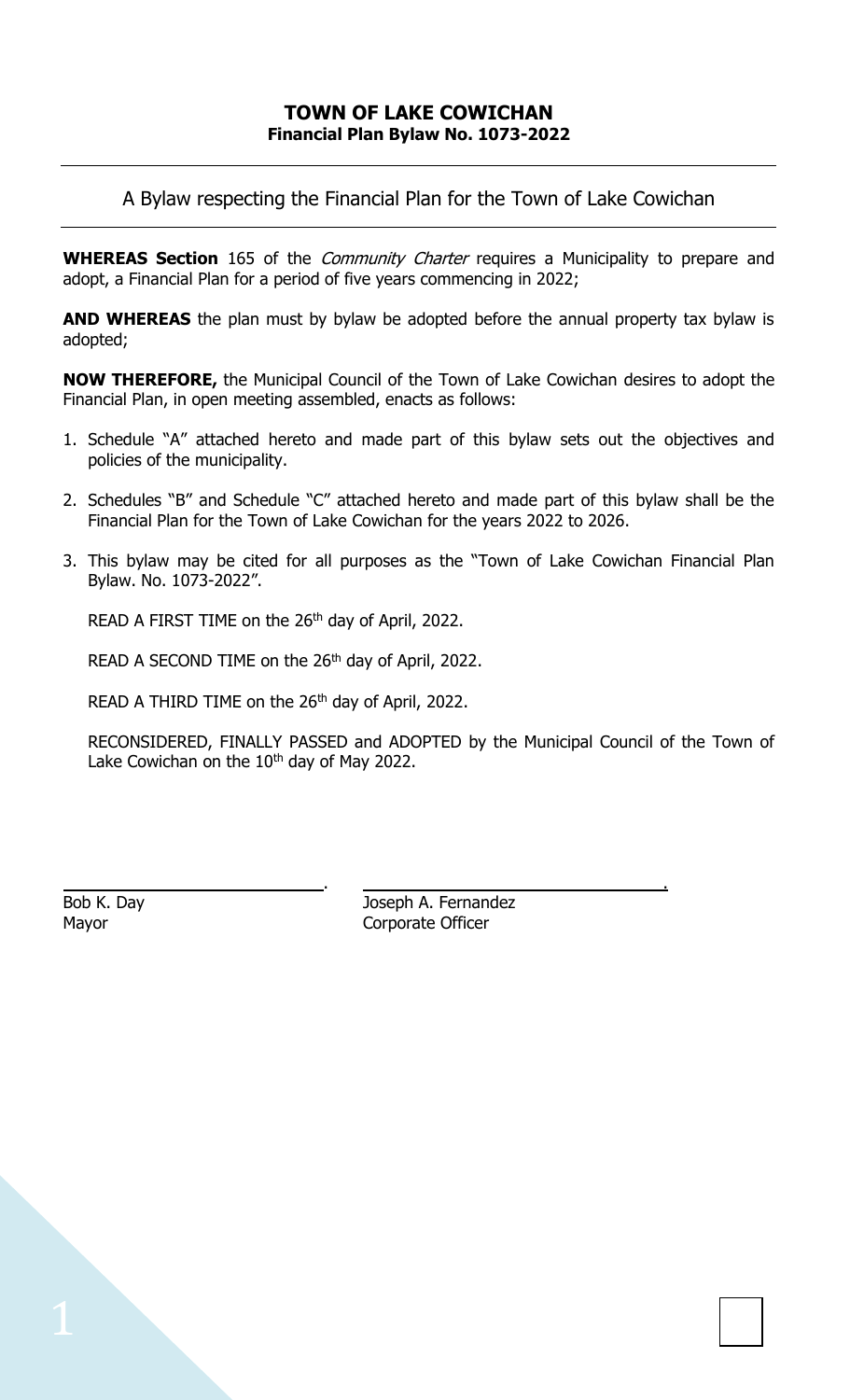#### 2022-2026 Financial Plan Statement of Objectives and Policies Schedule "A"

Section 165(3.1) of the Community Charter requires that the Financial Plan include the objectives and policies of the Town of Lake Cowichan in respect of funding sources, distribution of property tax rates and permissive tax exemptions.

### **Funding Sources**:

Property taxation revenue is determined in accordance to the operating and capital needs of the general fund and is the major revenue source for that fund. User fees and charges for water, sewer and garbage services are used to finance those areas of expenditures. The Cowichan Lake Education Center operations are still recovering from the COVID-19 pandemic. The COVID-19 restart grant received by the Town has provided the financial support to address the revenue shortfalls and increased operating costs as a result of the pandemic. A breakdown of the revenue sources are summarized as follows:

| <b>Revenue Source</b>          | % of Total     | <b>Dollar Value</b> |
|--------------------------------|----------------|---------------------|
|                                | <b>Revenue</b> |                     |
| Property taxes                 | 43.02%         | \$2,454,980         |
| User fees and charges          | 9.30%          | 544,200             |
| <b>Recreational facilities</b> | 0.41%          | 447,000             |
| Other sources                  | 2.34%          | 112,000             |
| Government grants              | 23.74%         | 2,296,770           |
| Transfer from reserves         | 21.20%         | 1,280,000           |
| <b>Total</b>                   | 100%           | \$7,134,950         |

Collections for other governments, fire service to CVRD, police levy, library levy and transfers from surplus and debt have not been included in the revenue sources in the above table.

### **Strategic Community Investment Funds:**

Government grants include the Strategic Community Investment Funds which are provided by the Province of British Columbia. These funds reduce the level of municipal taxation and they may be used to fund infrastructure capital works. For a smaller municipality, these funds are instrumental to maintaining existing municipal service levels. In 2022, funds estimated in the amount of \$510,000 have been allocated to the Town.

### **Objective:**

- The Town will attempt to increase the sources of government grants to complete much needed infrastructure capital projects in the municipality. The 2022 operations, may still however, be impacted by the COVID-19 pandemic but the Town will continue to provide the core services to its residents while adhering to Provincial and Federal recommendations.
- Where feasible user fees will be levied where measurable level of services are rendered or provided.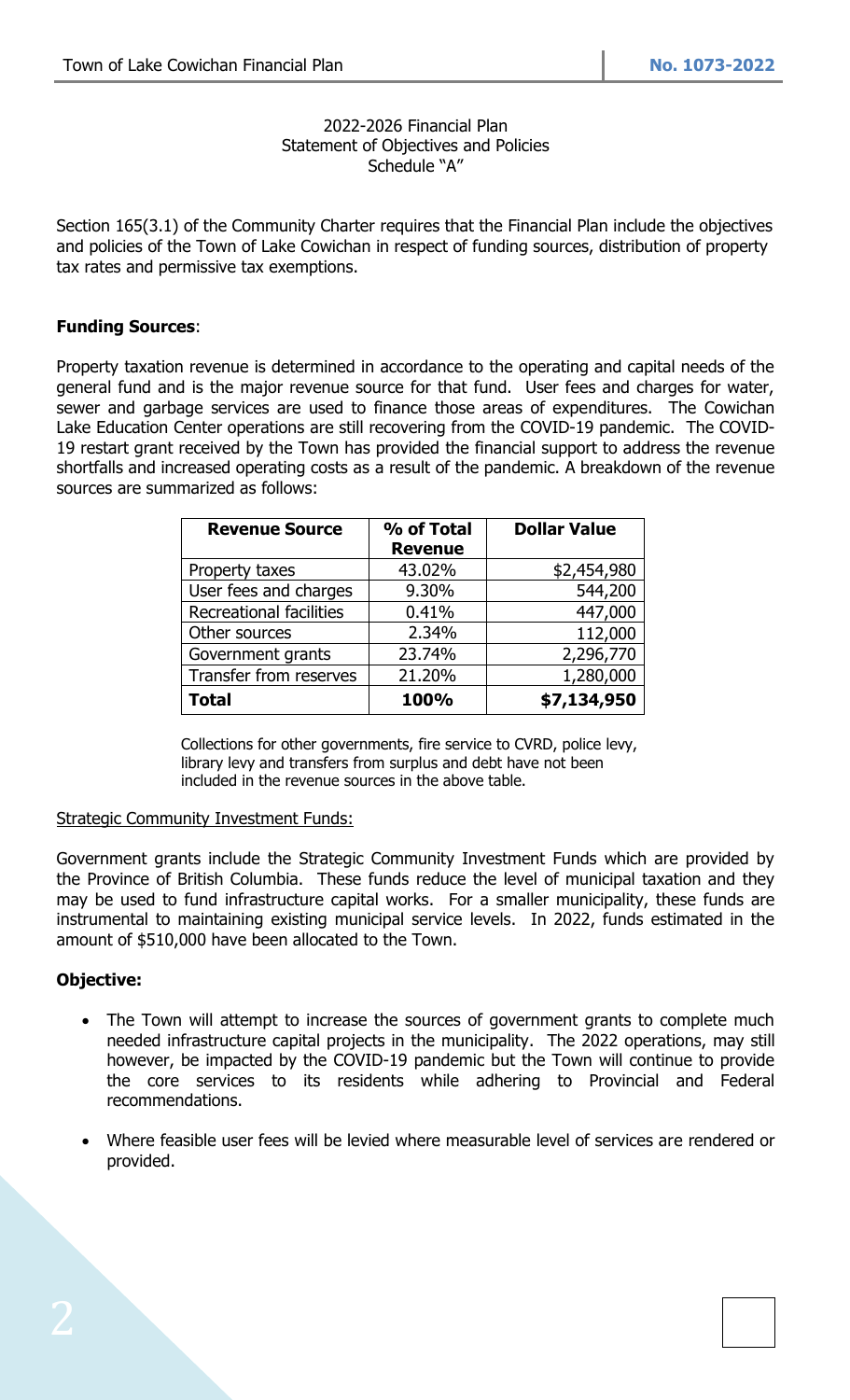# **Policies:**

- The Town has implemented metered water billings and has setup metered user fees that include fixed fees and consumption charges based on usage.
- Where possible the Town will substitute revenues from user fees and charges and government grants rather than taxation.
- The Town will review municipal service and user fees to ensure that the operating and capital budgets are adequate while providing the residents with the service levels

# **Distribution of Property Tax Rates**

The table below outlines the distribution of property taxes among the property classes. Residential property taxes account for more than three quarters of the taxes collected.

| <b>Property Class</b> | % of Total Property<br><b>Taxation</b> | <b>Dollar Value</b> |
|-----------------------|----------------------------------------|---------------------|
| Residential           | 84.78%                                 | \$2,081,401         |
| <b>Utility</b>        | 0.24%                                  | 5,795               |
| Industrial            | 1.82%                                  | 44,584              |
| Commercial            | 10.67%                                 | 261,877             |
| Managed Forest        | 0.17%                                  | 4,272               |
| Recreational          | 0.04%                                  | 1,051               |
| Grants-in-Lieu        | 2.28%                                  | 56,000              |
| <b>Total</b>          | 100%                                   | 2,454,980           |

# **Objective:**

The Town will strive to maintain low industrial and business tax rates to encourage investment and employment in the area. Currently there is a limited industrial taxation base within the municipality.

### **Policies:**

- Encourage and promote economic development to increase commercial and retail businesses in the Town of Lake Cowichan;
- Supplement, where possible, revenues from user fees and government grants to keep the residential property tax increases to a manageable amount.

### **Parcel taxes:**

The sewer parcel tax was implemented in 2010 and has been increased in \$250 per parcel in 2022. This source of revenue is based on a set fee per parcel of land and offsets, in part, the costs of upgrading sewer infrastructure.

> \$50 per parcel \$100 per parcel \$150 per parcel \$250 per parcel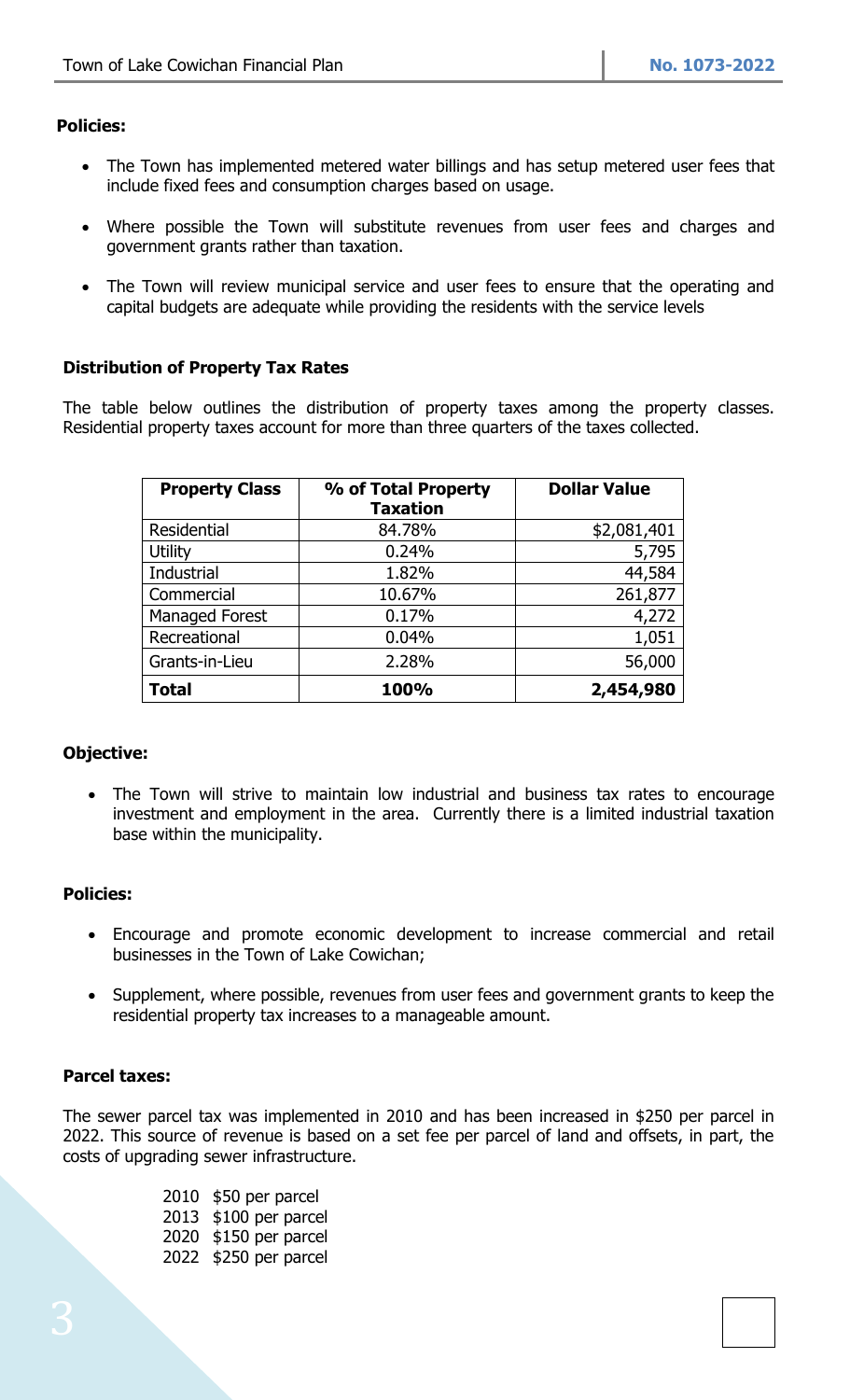The water parcel tax was implemented in 2013 and has been increased to \$300 per parcel in 2022. This source of revenue is based on a set fee per parcel of land and offsets, in part, the costs of upgrading water infrastructure.

> \$100 per parcel \$140 per parcel \$200 per parcel \$300 per parcel

#### **Permissive Tax Exemptions:**

The Town's Permissive Tax Exemption policy provides property tax exemptions for properties meeting the requirements of Sections 224 and 226 of the *Community Charter*. Tax exemptions are provided for land and improvements owned or held by a charitable or other not-for-profit entity and for those land and buildings used for public worship. The annual municipal report contains a list of permissive tax exemptions granted each taxation year and the amount of tax revenue foregone.

## **Objective:**

• The Town will continue to strive to provide tax exemptions to charitable non-profit organizations and places of public worship as council recognizes the efforts and activities of volunteer and community groups but at the same time ensuring that these exemptions are periodically reviewed;

#### **Policy:**

- Continue to support the non-profit and charitable groups that operate for the benefit of all residents of the Town of Lake Cowichan;
- Provide support for the growth of sustainable development and investment in the Town.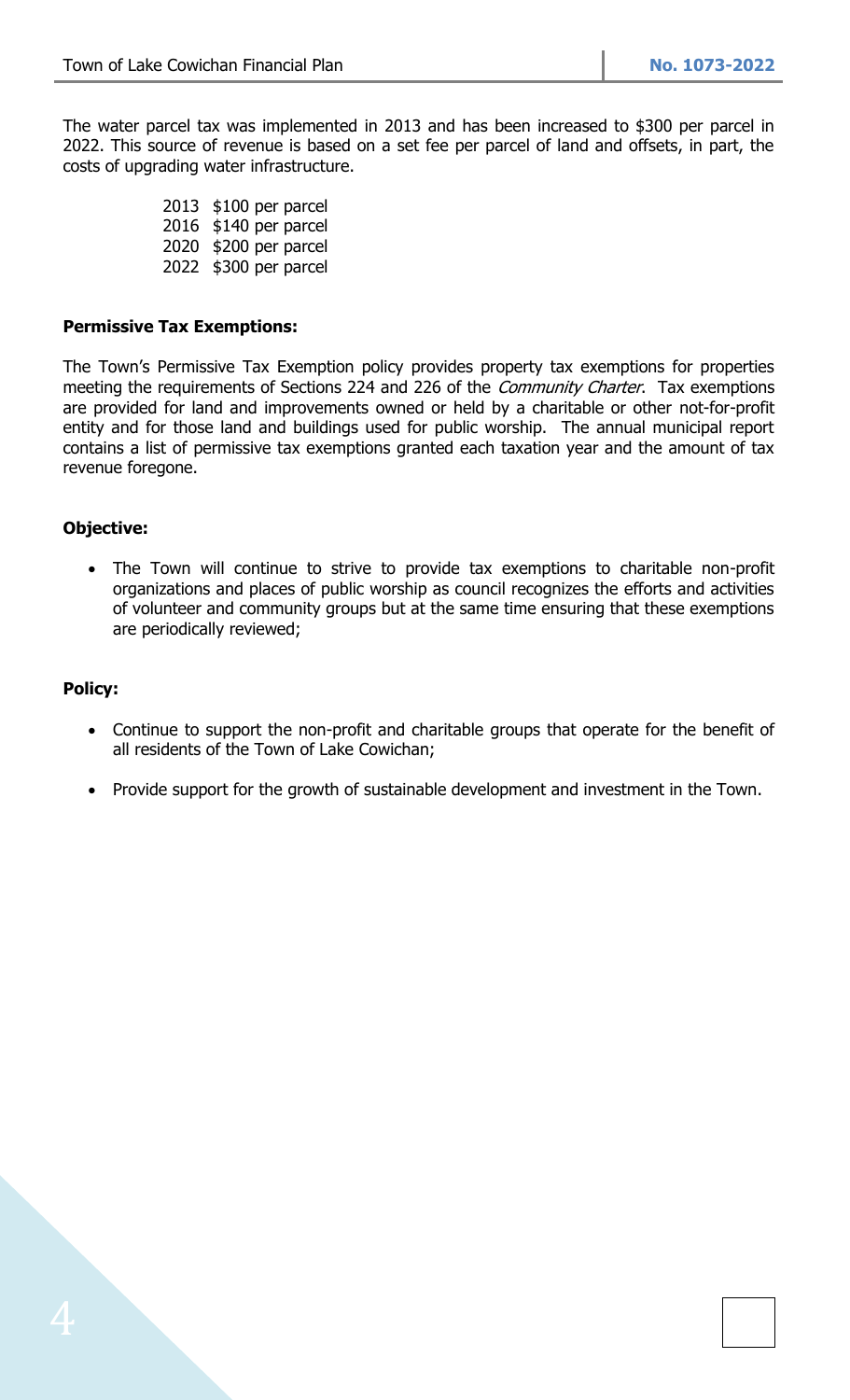## TOWN OF LAKE COWICHAN Schedule B General Fund - Financial Plan 2022-2026

|                                          | 2022          | 2023          | 2024          | 2025          | 2026          |
|------------------------------------------|---------------|---------------|---------------|---------------|---------------|
| <b>REVENUES</b>                          | <b>Budget</b> | <b>Budget</b> | <b>Budget</b> | <b>Budget</b> | <b>Budget</b> |
| Residential                              | 2,081,401     | 2,143,800     | 2,208,100     | 2,274,300     | 2,342,500     |
| <b>Utility</b>                           | 5,795         | 6,000         | 6,200         | 6,400         | 6,600         |
| Industrial                               | 44,584        | 45,900        | 47,300        | 48,700        | 50,200        |
| Commercial                               | 261,877       | 269,700       | 277,800       | 286,100       | 294,700       |
| Managed Forest                           | 4,272         | 4,400         | 4,500         | 4,600         | 4,700         |
| Recreational                             | 1,051         | 1,100         | 1,100         | 1,100         | 1,100         |
| Taxes                                    | 2,398,980     | 2,470,900     | 2,545,000     | 2,621,200     | 2,699,800     |
| Grants-In-Lieu                           | 56,000        | 56,100        | 56,200        | 56,300        | 56,400        |
|                                          | 2,454,980     | 2,527,000     | 2,601,200     | 2,677,500     | 2,756,200     |
| Penalties and Interest on Taxes          | 60,000        | 61,200        | 62,400        | 63,600        | 64,900        |
| Licenses and Permits                     | 66,200        | 67,500        | 68,900        | 70,300        | 71,700        |
| Solid Waste Revenues                     | 418,000       | 431,000       | 444,000       | 457,000       | 471,000       |
| Lakeview Park Campsite Revenues          | 231,000       | 235,000       | 238,000       | 240,000       | 245,000       |
| <b>CLEC Revenues</b>                     | 216,000       | 300,000       | 380,000       | 400,000       | 415,000       |
| Lease Revenues                           | 65,000        | 65,200        | 65,300        | 65,600        | 66,000        |
| Interest on Investments                  | 17,000        | 17,000        | 18,000        | 19,000        | 20,000        |
| Other Revenue                            | 30,000        | 31,000        | 32,000        | 33,000        | 34,000        |
| <b>Unconditional Transfers</b>           | 511,900       | 515,000       | 518,000       | 520,000       | 522,000       |
| <b>Conditional Transfers</b>             | 1,784,870     | 10,000        | 430,000       | 10,000        | 10,000        |
| Fire Service to CVRD                     | 331,000       | 338,000       | 345,000       | 352,000       | 359,000       |
| Police Tax                               | 199,950       | 204,000       | 208,000       | 212,000       | 216,000       |
| Library Levy                             | 163,581       | 168,500       | 173,600       | 178,800       | 184,200       |
| <b>Transfers from Reserve Funds</b>      | 1,280,000     | 1,435,000     | 65,000        | 40,000        | 40,000        |
| <b>Collections for Other Governments</b> | 3,104,703     | 3,167,000     | 3,230,000     | 3,295,000     | 3,361,000     |
| Transfer from Surplus                    |               |               | 61,200        |               |               |
|                                          | 10,934,184    | 9,572,400     | 8,940,600     | 8,633,800     | 8,836,000     |
| <b>EXPENDITURES</b>                      |               |               |               |               |               |
| <b>General Government Services</b>       | 645,300       | 652,000       | 659,000       | 666,000       | 673,000       |
| Fire Department                          | 526,100       | 531,000       | 536,000       | 541,000       | 546,000       |
| Police Force                             | 199,950       | 204,000       | 208,000       | 212,000       | 216,000       |
| Building Inspection and Other            | 65,000        | 66,000        | 67,000        | 68,000        | 69,000        |
| Public Works                             | 535,000       | 540,000       | 545,000       | 550,000       | 556,000       |
| Solid Waste Disposal                     | 431,000       | 435,000       | 439,000       | 443,000       | 447,000       |
| Planning, Health & Other                 | 118,900       | 120,000       | 121,000       | 122,000       | 123,000       |
| Lakeview Campsite Expenses               | 224,800       | 228,000       | 234,000       | 236,000       | 241,000       |
| Parks                                    | 241,000       | 245,000       | 250,000       | 260,000       | 265,000       |
| <b>CLEC Expense</b>                      | 359,700       | 450,000       | 482,000       | 504,000       | 524,000       |
| Transfer to Library                      | 163,581       | 168,500       | 173,600       | 178,800       | 184,200       |
| Transfers to Other Governments           | 3,104,703     | 3,167,000     | 3,230,000     | 3,295,000     | 3,361,000     |
| Capital Expenditures                     | 3,996,000     | 2,435,000     | 1,705,000     | 1,385,000     | 1,395,000     |
| Debt Repayment                           | 180,400       | 180,000       | 140,000       |               |               |
| Transfers to Fire Dept. Reserves         | 89,000        | 95,000        | 100,000       | 100,000       | 100,000       |
| Transfer to Parks Capital Fund           | 1,000         | 1,000         | 1,000         | 1,000         | 1,000         |
| Transfer to Building Reserve Fund        | 50,000        | 50,000        | 50,000        | 50,000        | 100,000       |
| Transfer to Surplus                      | 2,750         | 4,900         |               | 22,000        | 34,800        |
|                                          | 10,934,184    | 9,572,400     | 8,940,600     | 8,633,800     | 8,836,000     |